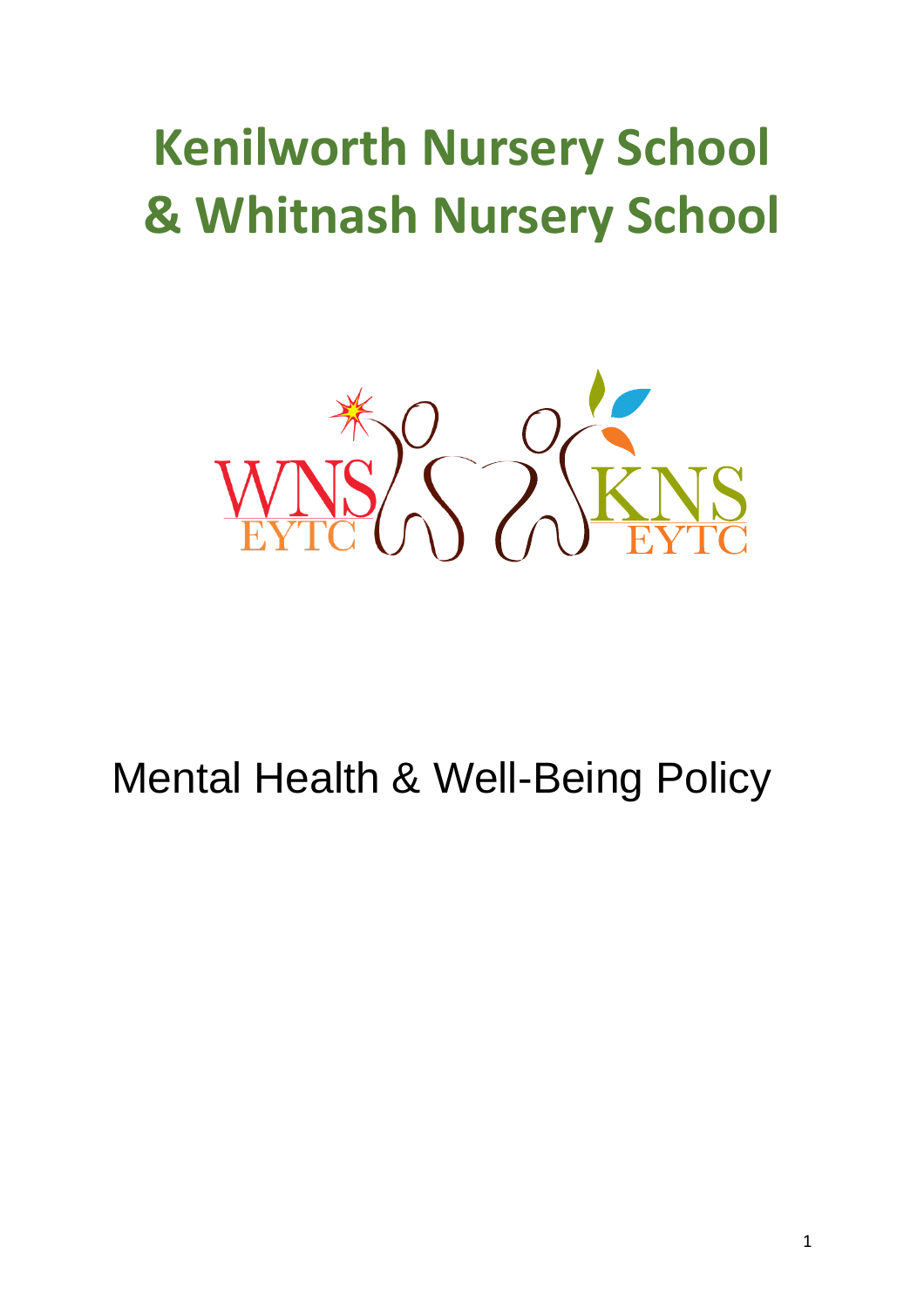# Mental Health & Well-Being Policy

### Mental Health and Well-Being is Important because

## "Good mental health begins in infancy" The Children's Society 2008

At our Nursery School, we aim to promote positive mental health and well-being for our whole school community; children, staff, parents and carers. We recognise how important mental health and emotional well-being is to our lives in just the same way as physical health. We have worked in a professional partnership for over 14 years with a Child Psychotherapist and this has helped us to better understand the emotional barriers to learning that can be present for young children when mental health is a factor or trauma has been experienced, by themselves or their wider families.

We recognise that children's mental health is a crucial factor in their overall well- being that affects their learning and achievement. Persistent or unaddressed mental health problems are a barrier to learning for many children who experience them. In young children this may affect language development and other key aspects of social development that allow communication and may lead to a series of behaviours that hamper or prevent effective learning and developmental progression.

The Special Educational Needs and Disabilities (SEND) Code of Practice identifies Social, Emotional and Mental Health as one of the four areas of Special Educational Need.

All children go through ups and downs through their school career and some face significant life events. Based on the last available data it is estimated that around 10% of children aged 5 to 16 have a diagnosable mental health need and these can have an enormous impact on their quality of life, relationships and academic achievement. It is thought that this figure will have risen recently and we await new data. 50% of mental health issues are recognisable before the age of 15.

The Department for Education (DfE) recognises that: "in order to help their pupils succeed; schools have a role to play in supporting them to be resilient and mentally healthy".

All young children need loving responsive relationships to thrive emotionally. Schools can be a place for children and young people to experience a nurturing and supportive environment that has the potential to develop self-esteem and give positive experiences for overcoming adversity and building resilience. For a few, school may be a place of respite from difficult home lives and offer positive role models and relationships, which are critical in promoting pupils well-being and can help engender a sense of belonging and community.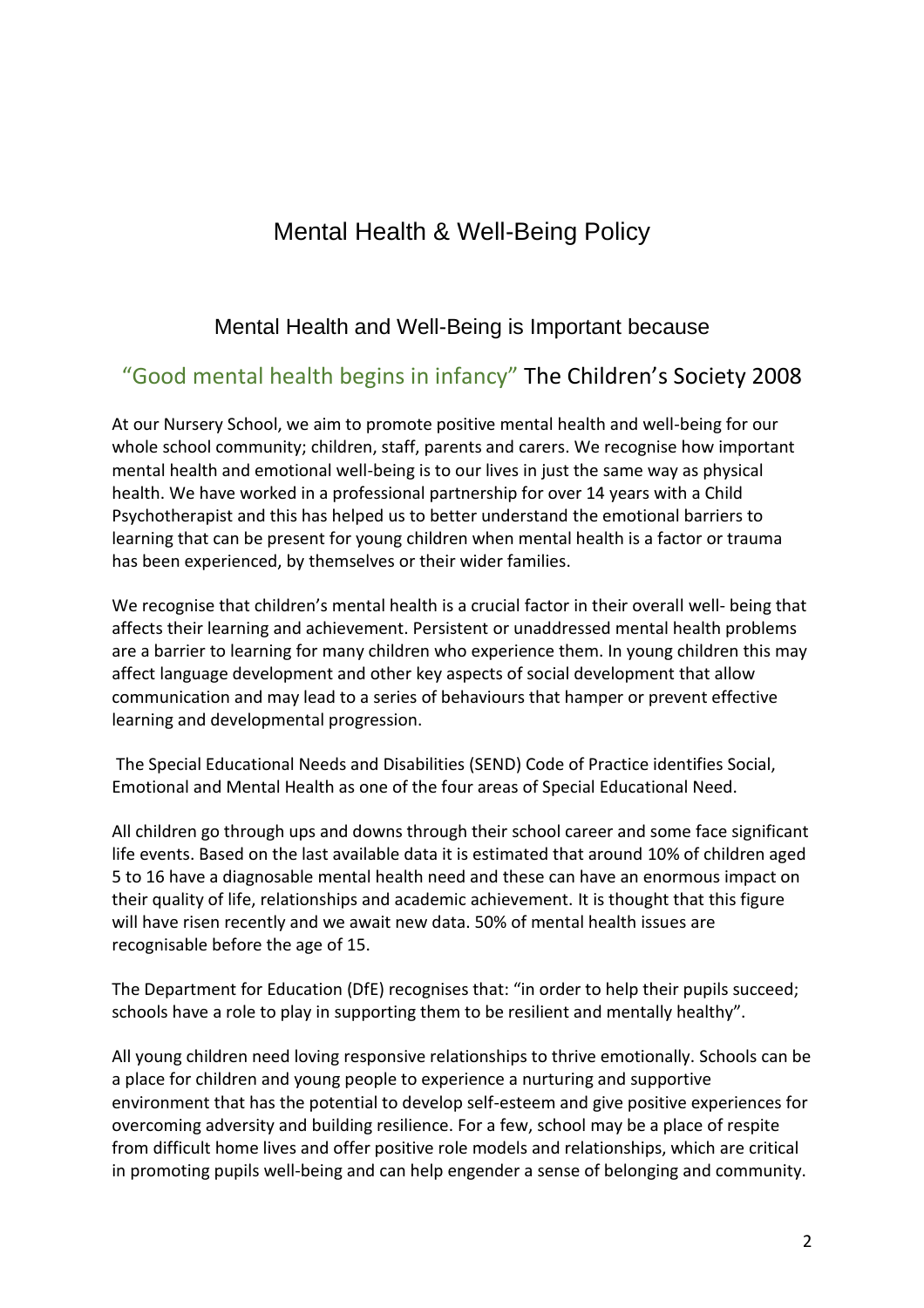Our role in school is to ensure that children feel safe and secure and ready to learn we then support them more widely to ensure they are able to manage times of change and stress. In supporting young children's resilience, we are supporting them to reach their potential and access help when they need it. We also have a role to ensure that children and families learn about what they can do to maintain positive mental health and emotional well-being, to support Parent's in their understanding of what affects their young children's mental health and differences they can make, alongside where they can go if they need help and support.

Our aim is to help develop the protective factors which build resilience to mental health problems and be a school where

- Children are valued, noticed and listened to.
- Children have a sense of belonging and feel safe
- Children know their 'rights' and respect the rights of others.
- Adults are aware that behaviour conveys meaning and think in detail about each child and family.
- Positive mental health is promoted and valued
- Bullying is not tolerated

In addition to children's well-being, we recognise the importance of promoting staff mental health and well-being and aim to be a reflective and thoughtful place to work, where workload and stress management well considered and part of every decision of process of change.

Purpose of the Policy

This policy sets out

- how we promote positive mental health
- how we recognise and seek to reduce mental health problems
- how we identify and support children and families with mental health needs
- how we train and support all staff to understand mental health issues and spot early warning signs to help prevent mental health problems getting worse
- key information about some common mental health problems
- where parents, staff can get advice and support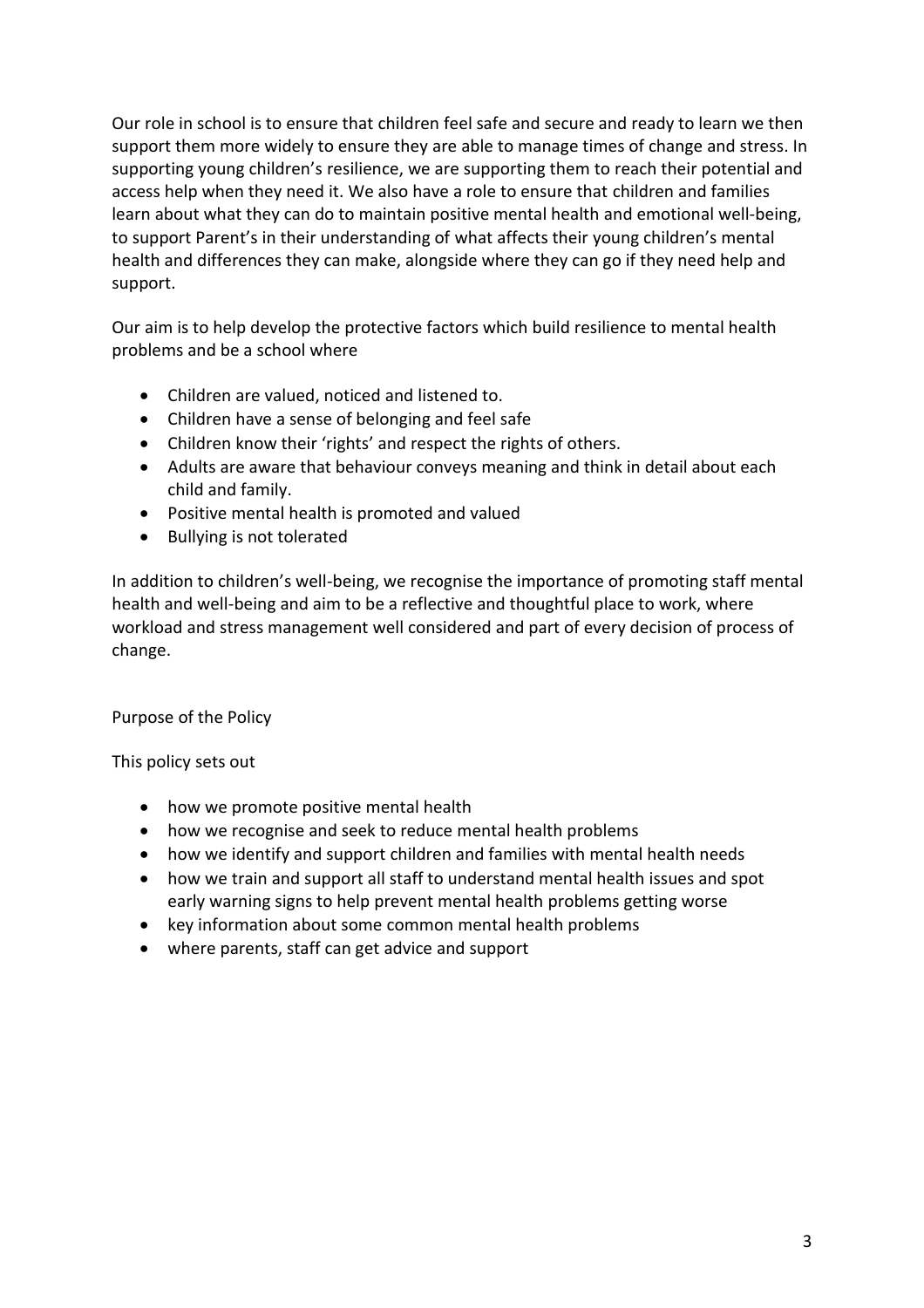#### Definition of Mental Health and Well-Being

We use the World Health Organisation's definition of mental health and wellbeing:

... a state of well-being in which every individual realises his or her own potential, can cope with the normal stresses of life, can work productively and fruitfully, and is able to make a contribution to her or his community.

Mental health and well-being is not just the absence of mental health problems. We want all children to

- feel confident in themselves so they may take part fully in opportunities
- be able to express a range of emotions appropriately
- be able to make and maintain positive social relationships with others
- build resilience to cope with the 'stresses' or challenges of everyday life
- manage times of change and anxious feelings
- learn and achieve so they can be the best that they can be

#### Links to other Policies

This policy links to our policies on Safeguarding, Behaviour and Well-Being and Special Educational Needs and Disabilities (SEND) Policy.

Links with the Behaviour and Well-Being Policy are especially important because behaviour has meaning, if a child is resistant, withdrawn, 'frozen', anxious or otherwise it Is likely to be the result of an unmet need, a warning sign that all is not ok for that child, they feel unsafe or unable to manage. We consider behaviour to be a message.

A Whole School Approach to Promoting Positive Mental Health

#### How we promote positive mental health:

We take a whole school approach to promoting positive mental health that aims to help children become more resilient, be happy and successful and prevent problems before they arise.

This encompasses eight aspects:

- 1. creating an ethos, policies and behaviours that support mental health, emotional well-being and resilience that everyone understands
- 2. helping children to develop social relationships and to understand relationships for learning.
- 3. ensuring children feel noticed, thought about and safe
- 4. helping children to become resilient by naming and modelling emotions and responses to problems.
- 5. teaching children about their rights and the rights of others to feel emotionally safe and to consider their own emotional health and become aware of others.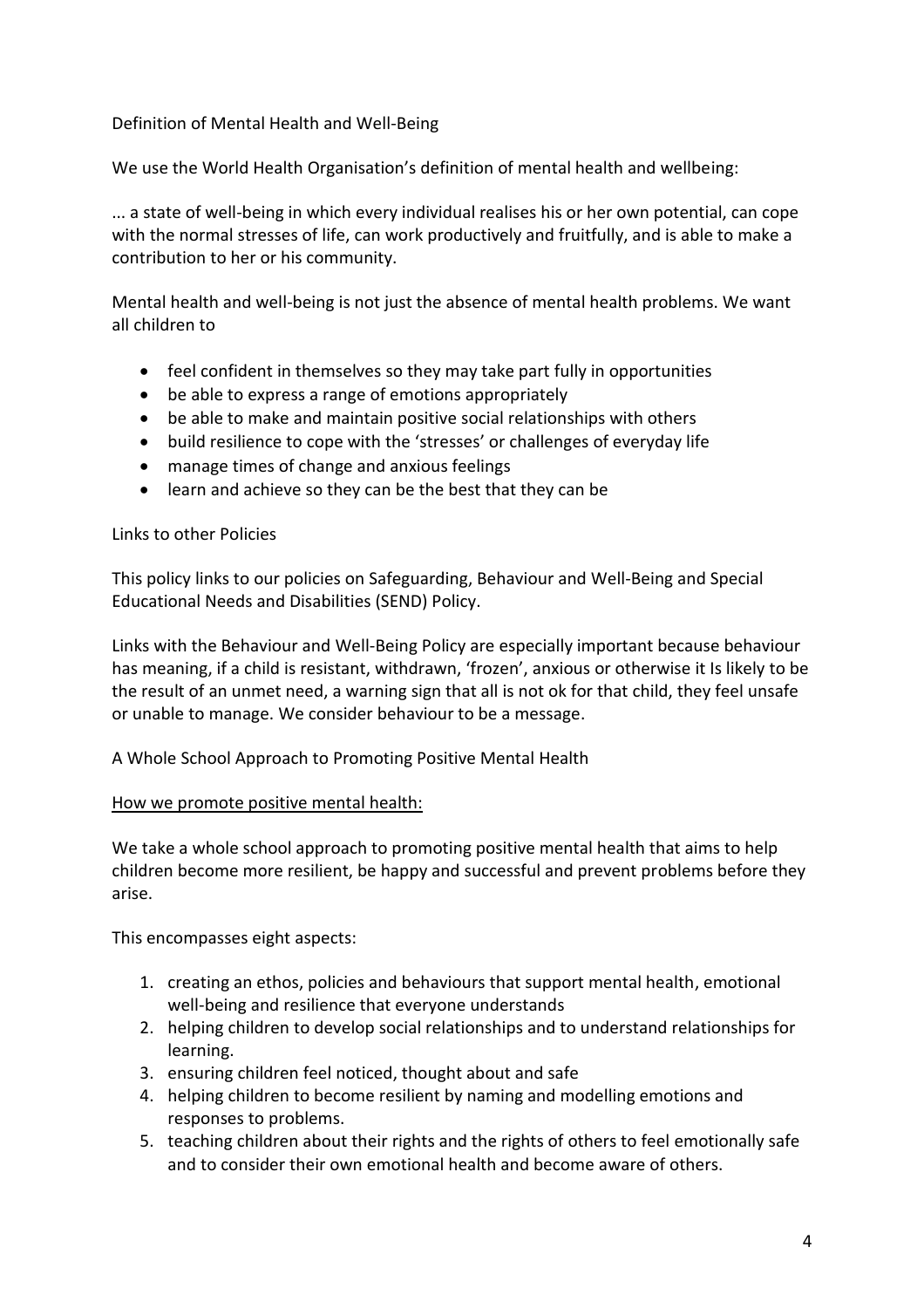- 6. early identification of pupils who have mental health needs and planning support to meet their needs, including working with specialist services
- 7. working co-responsibly with parents and carers by voicing concerns and offering time to talk and think together
- 8. supporting and training staff to develop their skills and resilience

We also recognise the role that stigma can play in preventing understanding and awareness of emotional and mental health issues and aim to create an open and positive culture that encourages discussion and understanding. We aim to be a 'talking and thinking together school' with an 'Open Door Policy'.

#### Roles and Responsibilities

We believe that all staff have a responsibility to provide emotional safe environments, promote positive mental health, and to understand about protective and risk factors for mental health. Some young children will require additional help and all staff should have the skills to look out for any early warning signs of emotional problems and ensure that children get the support they need by working with the family to 'change' or address an underlying issue that has become/risks becoming an emotional barrier for the child.

All staff understand about possible risk factors that might make some children more likely to experience problems; such a physical long-term illness, having a parent who has a mental health problem, death and loss, including loss of friendships, family breakdown and bullying. They also understand the factors that protect children from adversity, such as self-esteem, communication and problem-solving skills, a sense of worth and belonging and emotional literacy.

The Nursery School's Mental Health Team (Executive Headteacher/SENCO, Lead Teachers):

- EHT leads on and works with other staff to coordinate whole school activities to promote positive mental health
- EHT provides advice and support to staff and organises training and updates
- Lead Teachers keep staff up-to-date with information about what support is available
- EHT is the first point of contact and communicates with mental health services or partner professionals
- EHT/SENDCo leads on and makes referrals to services

#### Support includes:

Direct work with Parents to focus on issues and behaviours that are seen in school and to think about what that may look like at home and to then develop an approach to reduce/address emotional barriers or prevent further issues from developing.

It may include shared video reflections in which we unpick together what is happening for the child in given situations and consider how we may support the child by rethinking the adult response/approach.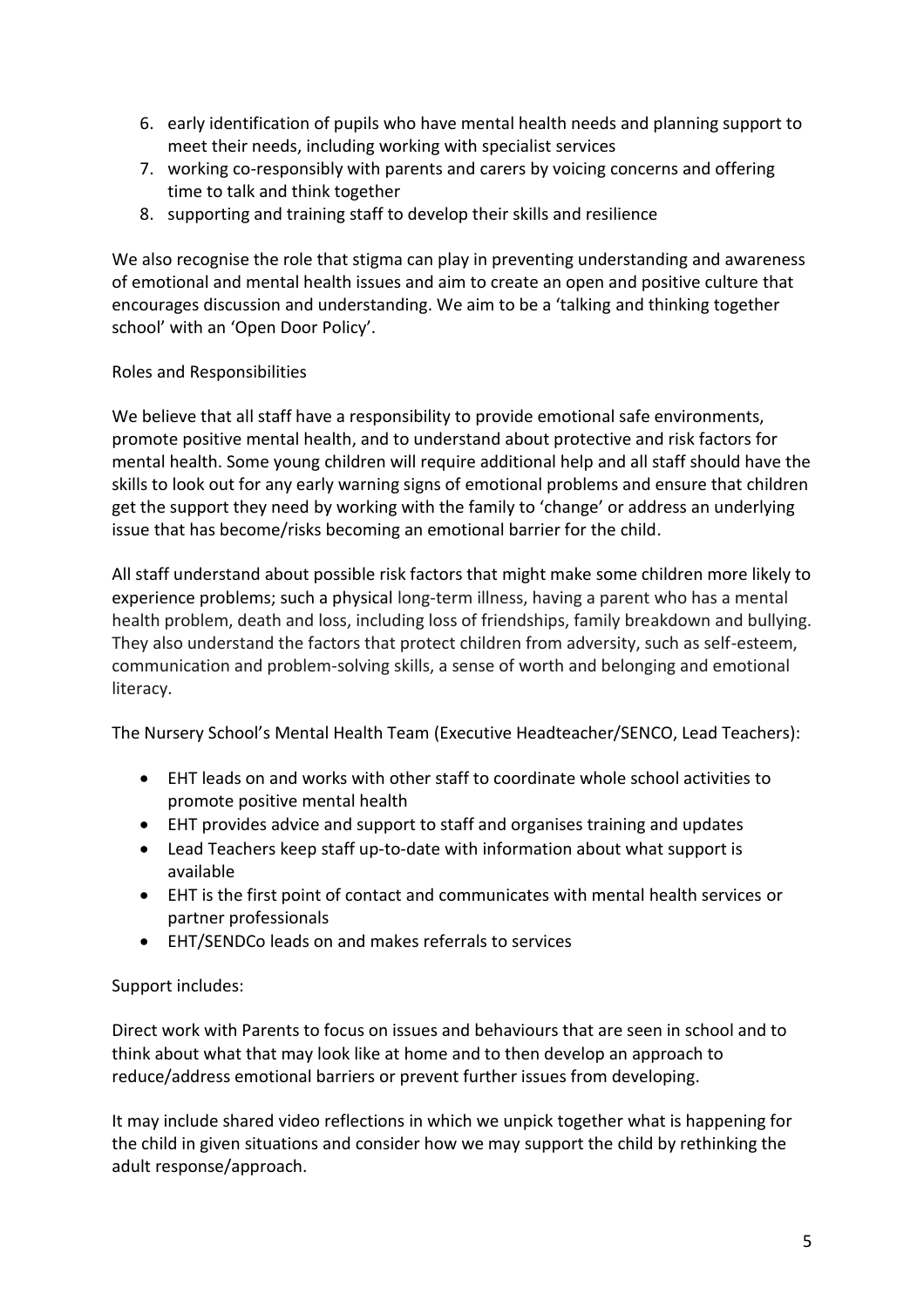Video reflection work using analysis by our professional partner, a qualified child and adolescent psychotherapist.

Support staff to manage emotional needs of children when they are unable to manage or regulate their own feelings and so become 'unsafe'. This may also mean recognising that staff need support from Leads within the setting to address an issue.

SENCO who helps staff understand their responsibilities to children with special educational needs and disabilities (SEND), including children whose mental health problems mean they need specialist educational provision.

#### How we recognise Pupils' Positive Mental Health

Issues may be flagged by Parents who tell us all about their child from the first home visit and via our questions to support settling in. For example they may tell us their child may have issues with toileting, sleep, anxiety and worry or be resistant to adult support. Some of these issues will be developmental learning but may also indicate emotional barriers to learning and mental health issues if not supported correctly.

We begin by finding out as much as we can about each child and getting to know them, we then watch and notice children. Young children tell us how they are feeling by their behaviour. Their communication is often non verbal but usually expressive and the adults beside them can work with Parents to unpick what the behaviour may mean and whether it is seen elsewhere. As our young children develop their communication skills they can begin to use words to tell us how they feel. Adults may support this process promoting emotional literacy, 'naming' feelings and providing a 'space' and listening adult.

We recognise that many behaviours and emotional problems can be supported within the school environment, or with advice from external professionals. Some children will need more intensive support at times, and there are a range of mental health professionals and organisations that provide support to pupils with mental health needs.

#### The School may link with:

Child Psychotherapist for specialist advice and support

Health Visitors to gather a holistic view or to ensure support with wider issues are consider for the child and family.

Integrated Disability Service when underlying needs may affect behaviour and well being.

CAMHs when direct therapeutic advice is needed.

We believe we have a key role in promoting young children's' positive mental health and helping to prevent/reduce mental health problems.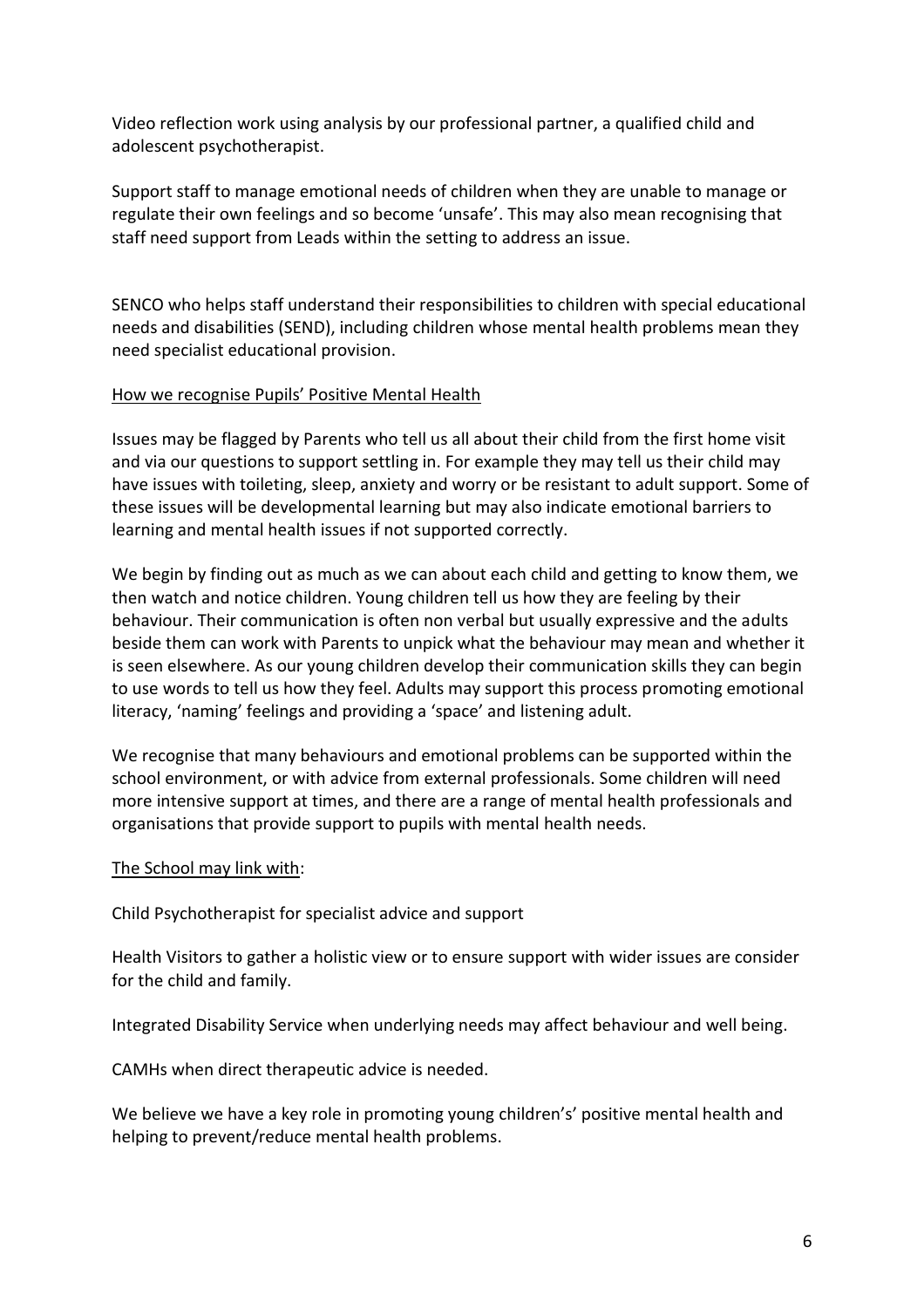#### What does it look like?

Our school has developed a range of strategies and approaches including:

Transition Support

- A professionally planned approach to 'settling in' and separation for young children, with on going advice from a child psychotherapist to tailor our approach in responses to needs and emotional barriers.
- Use of transitional objects to support young children into school where it is viewed as appropriate to the child.
- Specific planned systems that support the child to bring 'home' with them, via photographs of families and favourite things photographs.
- Home visits and 1:1 stay and play visits with significant adults before a short separation.

#### Class Activities

- Back and forth trust building games
- Use of gaze and focus and verbal reminders that you have a child in your 'mind'
- Opportunities to be beside adults and to explore for a place of safety
- Soft spaces and toys to cuddle
- Baby care play in which adults model care
- A snack time that establishes care from the adult on arrival.
- 'Naming' feelings and actions to promote emotional literacy.
- Mirror play and communication
- Feelings fans
- **•** Emotion emojis
- Emotion dolls and jigsaws
- A developmental range of stories that demonstrate emotional problems or issues from friendship to first experiences, loss and bereavement to unkind behaviour and loneliness.

#### Whole School

- Group time themes
- Protective behaviours curriculum and support materials
- Children's Human rights work
- A communication policy
- A behaviour and well being policy that recognises behaviour carries meaning.
- Increased adult support at key points of transition.
- 'Being 2' workshop
- "follow my lead" approach to home/ school activities in which children's skills can be celebrated.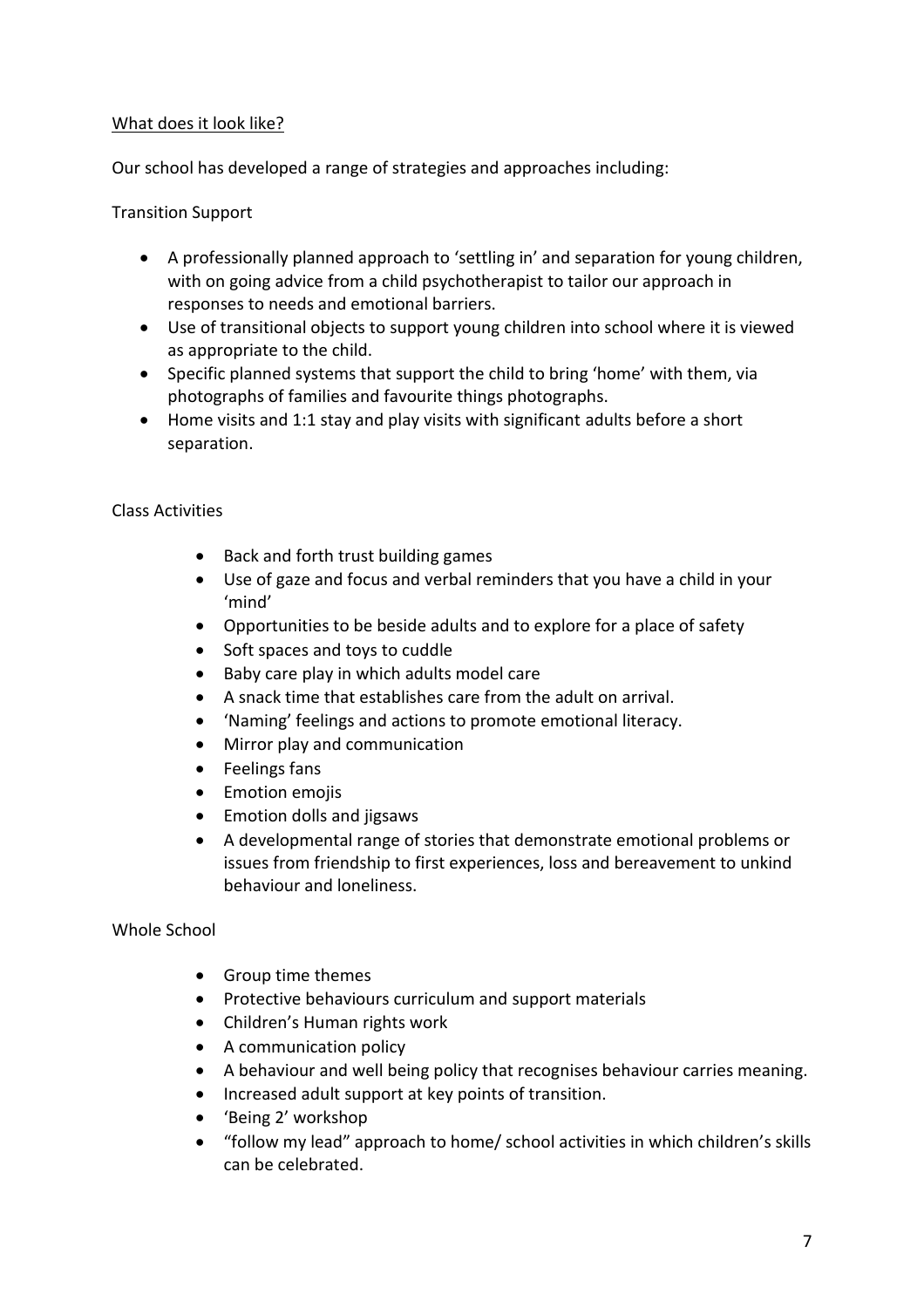Our School involves Parents, at our first point of concern and also encourages Parents to share their worries. We always listen to a Parents concerns and are aware that they will often have thought long and hard before coming to speak to us, so we take it seriously. A focused conversation can provide reassurance and guidance at difficult times and is a time to think together about what is happening for the child and the family and what we may try to address the issues. Focused conversations can be initiated by Parents or the School.

#### Teaching Children about Mental Health and Emotional Well-being

Personal Social and Emotional Development (a prime area) is the foundation for Learning in the Early Years. We 'weave' opportunities to develop PSED skills and dispositions to learn through out all of our activities, free flow and adult led/invited. We also respond to the needs of the children and will plan group times based around social stories, children's rights, consent and feeling safe. We also use protective behaviour materials to support children to understand how their bodies respond to worry and stress and who they might go to for help.

#### Staff Training and Awareness:

The School has also received training in the use of a Protective Behaviours Curriculum as developed by Warwickshire Safeguarding Children Board. This work supports young children to discuss and understand behaviours that make them feel safe and unsafe, the impact this may physically have upon their bodies and the network of people they have around them to help them. Within this work we recognise that some children may have had Adverse Childhood Experiences (ACES) and that these may be a barrier to their learning or building of social relationships. (Harvard Centre for the Developing Child)

#### **ACEs.**

It is important to acknowledge that ACEs affect people at all income levels and social levels, and can have serious, costly impacts across the lifespan. Experiences of significant adversity do not have to cause irreparable damage if we acknowledge trauma's effects on lives. By reducing families' sources of stress, providing children and adults with responsive relationships, and strengthening the core life skills we all need to adapt and thrive, we can prevent and counteract lasting harm. A major part of preventing ACEs is to ensure the delivery of effective early years services that support parents/carers in providing safe and stable nurturing environments for young children. ACEs can result in negative or unsafe behaviours being exhibited by young children and to respond flexibly the School needs to consider Protective And Compensatory Experience buffers for stress and trauma (PACEs)

#### **PACEs:**

Protective and compensatory experiences are based in **relationships** that provide connectedness, a sense and feeling of community, involvement and unconditional care. They also require **resources and the provision of environments** and experiences that create safety, order, self-control and mastery. **Direct experiences** that support children are based in a sense of friendship and care, support for others and collaborative working and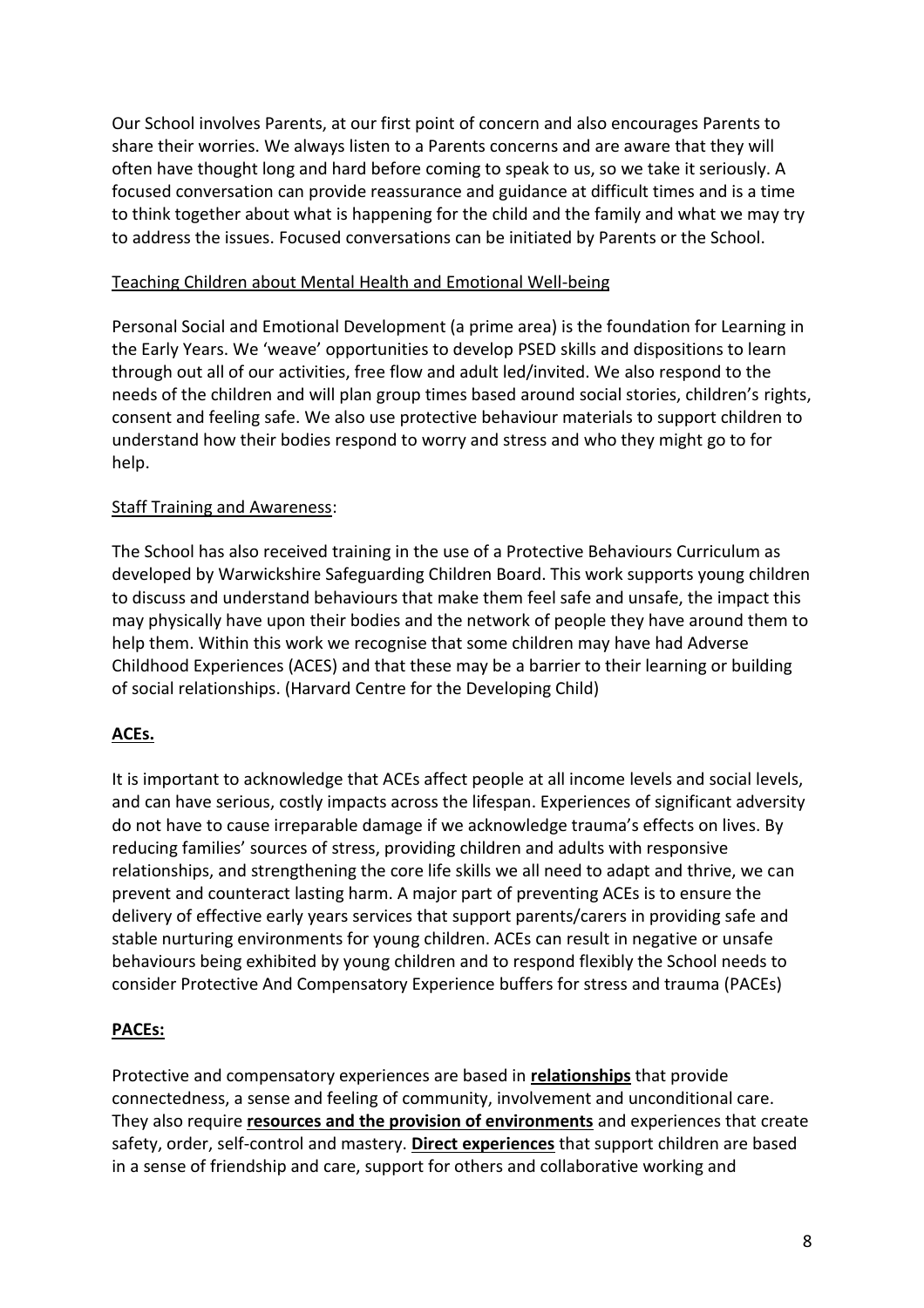involvement, involvement in groups in which they can follow their interests and be inspired by the interest and of others, Children also need access to an available adult who is trusted, access to a safe environment and the opportunity to engage in learning and interests.

To achieve this and promote positive behaviours and self-esteem staff are:

- 1. Able to hold children in mind
- 2. Present and available
- 3. Aware of the Importance of noticing and regularly checking in with young children.
- 4. Able to listen, validate and empathise with children's emotions.
- 5. Able to respond with authentic interest
- 6. Able to scaffold finding solutions
- 7. Provide emotional regulation remaining calm and even in the face of emotional upset and at times anger and frustration.

Staff are aware that mental health needs such as anxiety might appear as non- compliant, disruptive or aggressive behaviour which could include problems with attention or hyperactivity. This may be related to home problems, difficulties with learning, peer relationships or development. If there is a concern that a pupil is in danger of immediate harm then the school's child protection procedures are followed. A risk assessment and plan will be made.

#### Verbal Disclosures by Pupils

We recognise how important it is that staff are calm, supportive and non-judgmental to pupils who verbally disclose a concern about themselves or a friend. The emotional and physical safety of pupils is paramount and staff listen rather than advise. Staff are clear to pupils that the concern will be shared with the Inclusion Manager/Designated Safeguarding Team and recorded in order to provide appropriate support to the pupil.

#### Non-Verbal Disclosures by Pupils

Staff also recognise persistent and unusual non-verbal disclosures in behaviours in line with the NICE (National Institute for Health & Care Excellence) recommendation that behaviour may be an unmet need or message.

#### Confidentiality

All disclosures are recorded and held on the pupil's confidential file, including date, name of pupil and member of staff to whom they disclosed, summary of the disclosure and next steps.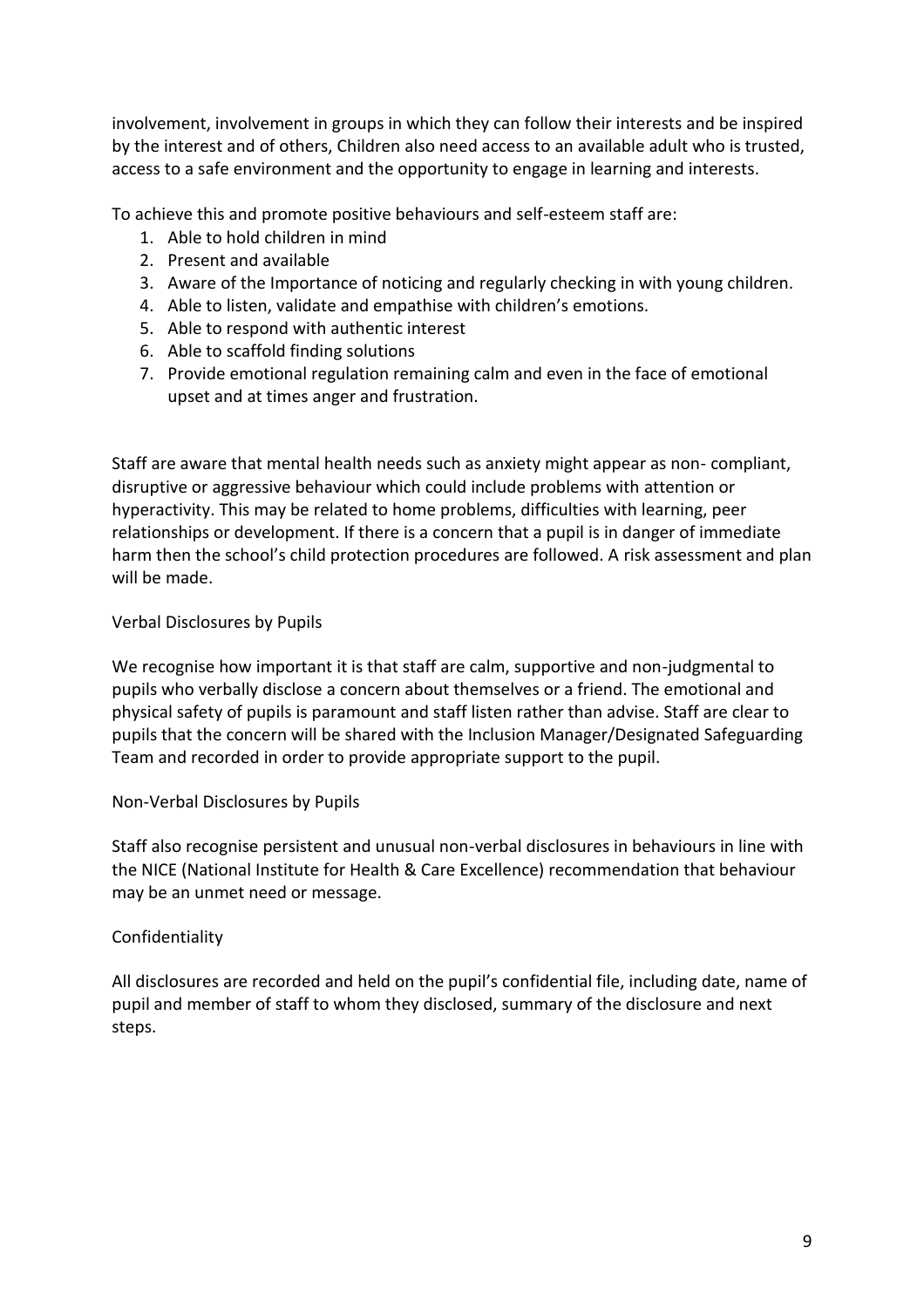#### Assessment, Interventions and Support

All concerns are discussed within weekly children's meetings. Many of these concerns will be small issues that are quickly resolved when the Parents become involved and aware but some are more significant and are reported to the Inclusion Manager/Designated Safeguarding Team and recorded. We then implement our assessment system based on levels of need to ensure that pupils get the support they need, either from within the school or from an external specialist service. Our aim is to put in place interventions as early as possible to prevent problems escalating.

We recognise that just like physical health, mental health and emotional well-being can vary at any given time and is fluid and changes, there are no absolutes.

Specialist Services:

Child and adolescent psychotherapist

Child and Adolescent Mental Health Service (CAMHS)

Involving Parents and Carers

Promoting Mental Health

We recognise the important role parents and carers have in promoting and supporting the mental health and wellbeing of their children, and in particular supporting their children with mental health needs.

When a concern has been raised the school will:

- contact parents and carers and meet with them
- in most case parents and carers will be involved in their children's interventions, although there may be circumstances when this may not happen, such as child protection issues.
- offer information to take away and places to seek further information
- be available for follow up calls
- make a record of the meeting
- agree an Action Plan
- discuss how the parents and carers can support their child
- keep parents and carers up to date and fully informed of decisions about the support and interventions

Parents and carers will always be informed if their child is at risk of danger.

We make every effort to support parents and carers to access services where appropriate. Pupils are our primary concern, and in the rare event that parents and carers are not accessing services we will seek advice from the Local Authority. We also provide information for parents and carers to access support for their own mental health needs.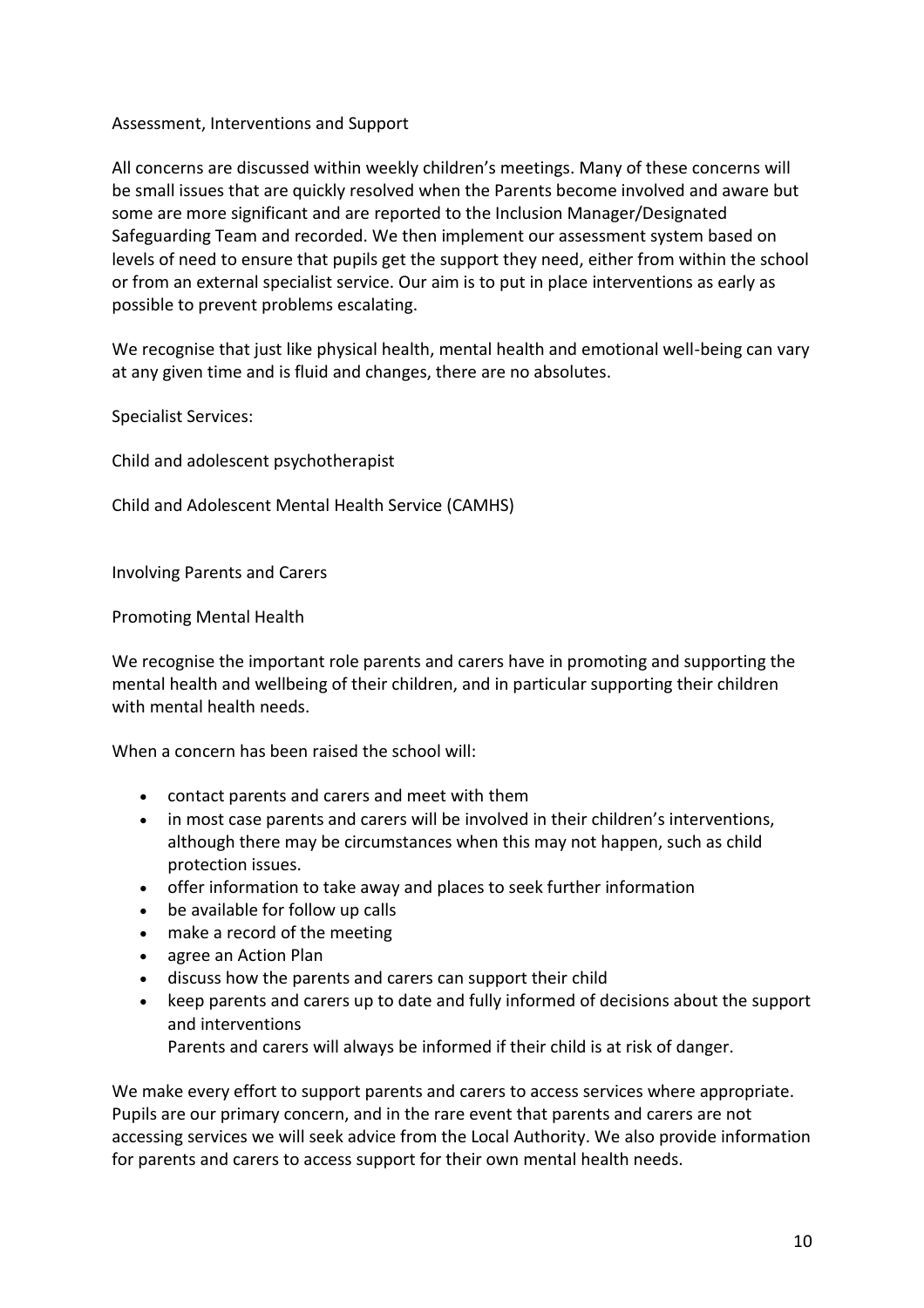#### Involving Pupils

Adults work careful with children to share social stories, to discuss scenarios and problem solve together. To think about their rights and then the rights of others. Children are listened to and communicated with, they are given opportunities to make decisions and be autonomous so that they have advocacy.

#### How do we support Staff well-being:

As a Warwickshire County Council School we have subscribed to the 'Employee Wellbeing Support Service'. This is in place to support any emotional and financial challenges and demands on you and your staff.

Vita Health Group is the provider and gives unlimited access to information, support, and guidance on a wide range of topics including work/career, relationship/family, money management and debt and health and wellbeing. There is also a 24/7, easy to access, confidential and free of charge helpline for practical and emotional support. All staff can access this service directly and confidentially without manager involvement.

- Employees can call 0800 1116 387
- Managers can call 0800 1116 385 (for specific management support)

The helpline (only) is also available to dependants who meet the guidance criteria.

#### In School:

We provide regular supervision for staff. This occurs on a termly basis led by the AHT and is offered to all staff. However, if staff feel they need more regular supervision or an interim meeting to the one planned, they are encouraged to request this as and when issues arise that they feel would benefit from Supervision.

Staff are also offered Well-being meetings in addition to Supervision, in which signposting to services are offered and time to consider other networks of support in relation to specific concerns and issues.

#### Supporting and Training Staff

We want all staff to be confident in their knowledge of mental health and wellbeing and to be able to promote positive mental health and wellbeing, identify mental health needs early in pupils and know what to do and where to get help (see Appendix 3).

Those staff with a specific responsibility have more specialised training and where possible access to supervision from mental health professionals.

Staff training to raise awareness of Mental Health and emotional well-being topics have been accessed through The Maudsley, Charlie Waller Memorial Trust, Greenwich Time to Talk and PAC UK The Agency for Permanency and Adoption.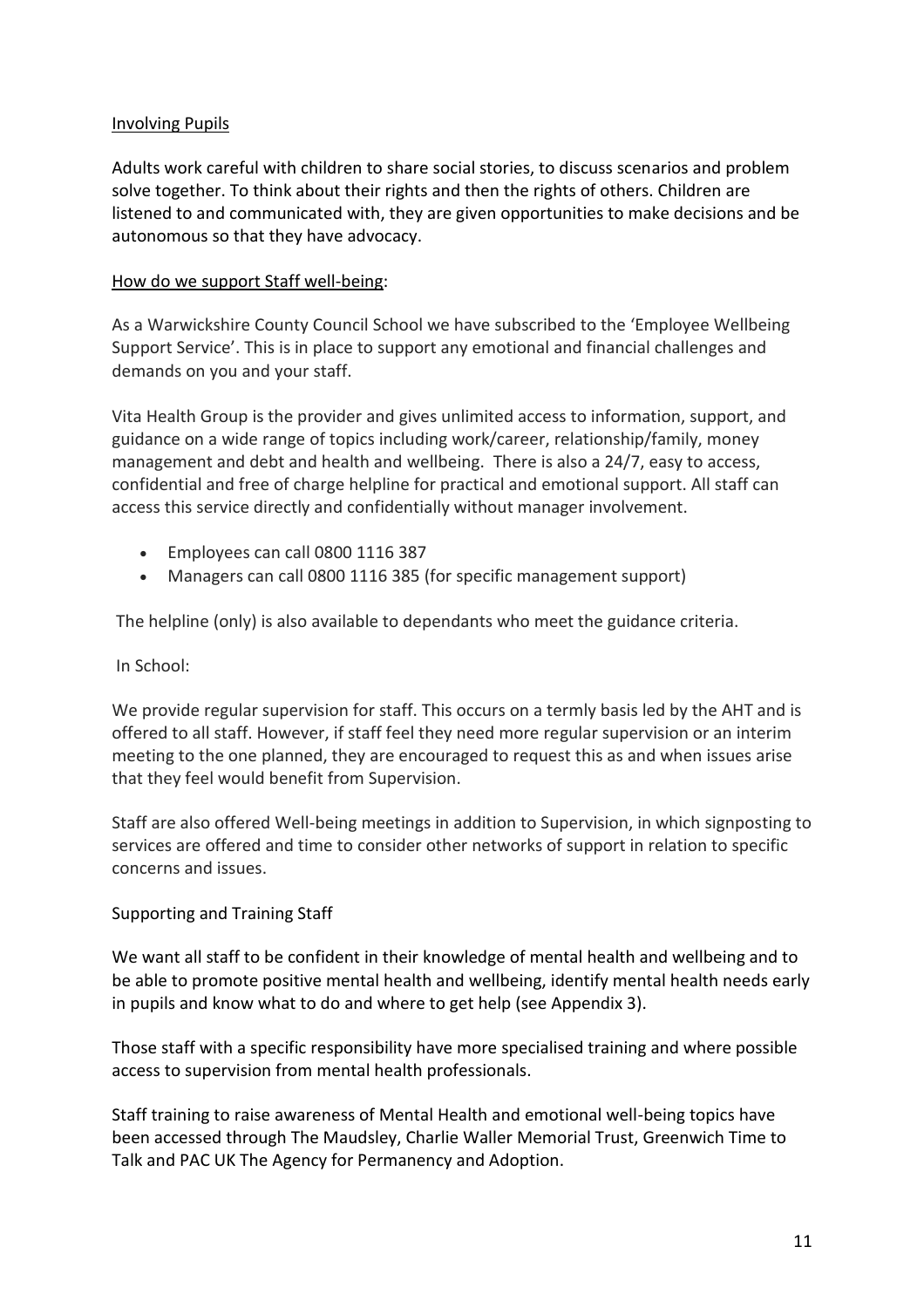Supporting and promoting the mental health and wellbeing of staff is an essential component of a healthy school and we promote opportunities to maintain a healthy work life balance and wellbeing and have ask staff not to take work home and to work within our e-mail protocol so that work e-mails do not occur after 6pm or on non-working days.

#### 13, Monitoring and Evaluation

This policy was made in collaboration with the Leadership team and Governors of Kenilworth and Whitnash Maintained Nursery schools. Its effectiveness will be monitored by the SLT and reported to the Governing Board. This policy will be reviewed every three years or sooner if deemed necessary.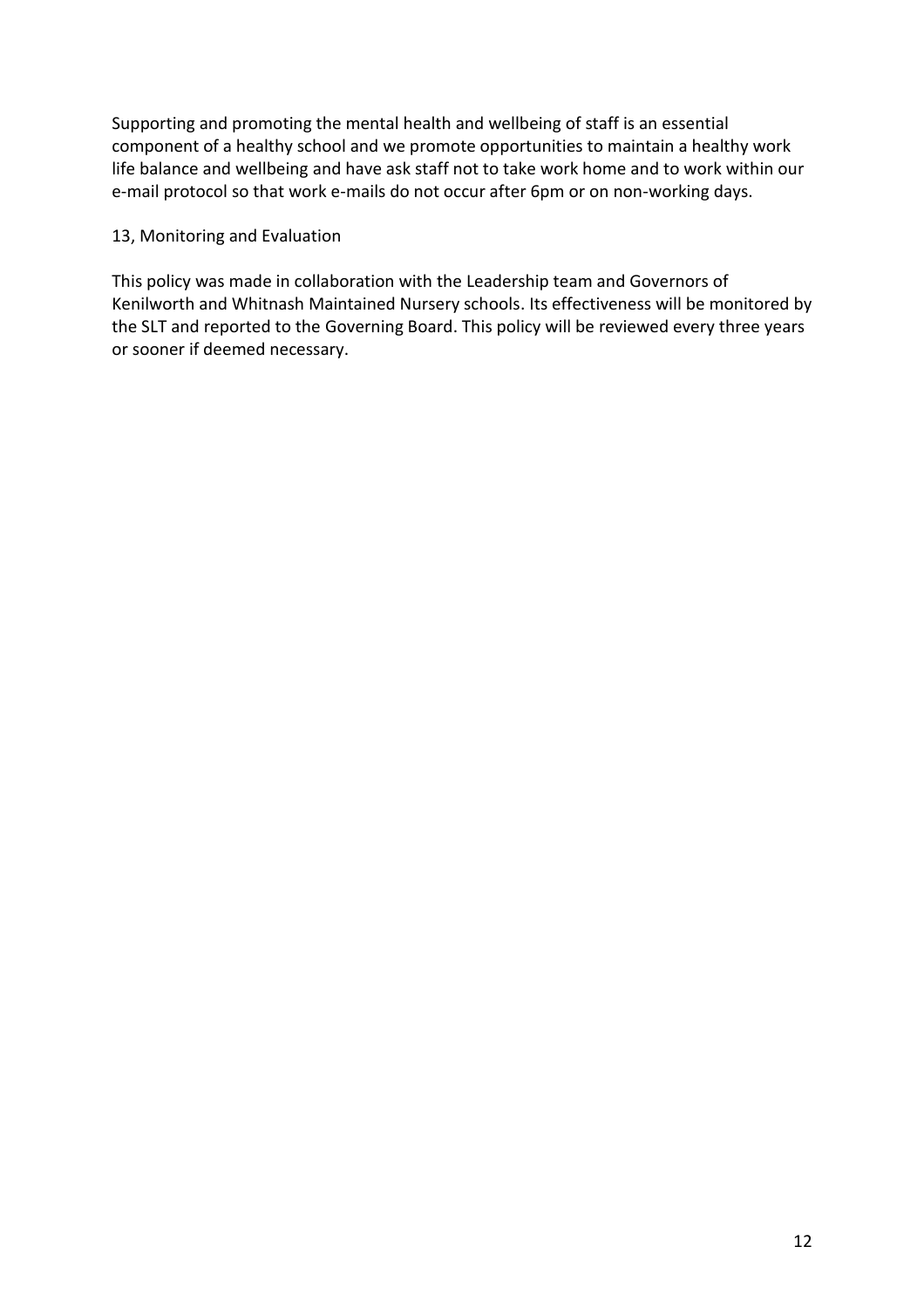#### Protective Factors

#### Appendix 1

Risks and Protective factors (adapted from Mental Health and Behaviour DfE March 2016)

| In the<br>Child  | Genetic influences<br>Specific development delay<br>$\bullet$<br><b>Communication difficulties</b><br>٠<br>Physical illness<br>$\bullet$<br>Academic failure<br>$\bullet$<br>Low self-esteem<br>$\bullet$<br><b>SEND</b>                                                                                                                                                                                                                                                                                                | Being female (in younger<br>children)<br>Secure attachment experience<br>Outgoing temperament as an<br>infant<br>Good communication skills,<br>sociability<br>Being a planner and having a<br>belief in control<br>Humour<br>$\bullet$<br>Problem solving skills and a<br>positive attitude<br>Experiences of success and<br>achievement<br>Faith or spirituality<br>Capacity to reflect |
|------------------|-------------------------------------------------------------------------------------------------------------------------------------------------------------------------------------------------------------------------------------------------------------------------------------------------------------------------------------------------------------------------------------------------------------------------------------------------------------------------------------------------------------------------|------------------------------------------------------------------------------------------------------------------------------------------------------------------------------------------------------------------------------------------------------------------------------------------------------------------------------------------------------------------------------------------|
| In the<br>Family | Overt parental conflict including<br>$\bullet$<br>domestic violence<br>Family breakdown (including<br>where children are taken into care<br>or adopted)<br>Inconsistent or unclear discipline<br>$\bullet$<br>Hostile and rejecting relationships<br>$\bullet$<br>Failure to adapt to a child's<br>changing needs<br>Physical, sexual, emotional abuse<br>or neglect<br>Parental psychiatric illness<br>Parental criminality, alcoholism or<br>personality disorder<br>Death and loss - including loss of<br>friendship | At least one good parent-child<br>relationship (or one supportive<br>adult)<br>Affection<br>Clear, consistent discipline<br>Support for education<br>$\bullet$<br>Supportive long term<br>relationship or the absence of<br>severe discord                                                                                                                                               |
| In the<br>School | <b>Bullying</b><br>٠<br>Discrimination<br>Breakdown in or lack of positive<br>friendships<br>Negative peer influences<br>Peer pressure                                                                                                                                                                                                                                                                                                                                                                                  | Clear policies on behaviour and<br>bullying<br>'Open door' policy for children<br>to raise problems<br>A whole-school approach to<br>promoting good mental health                                                                                                                                                                                                                        |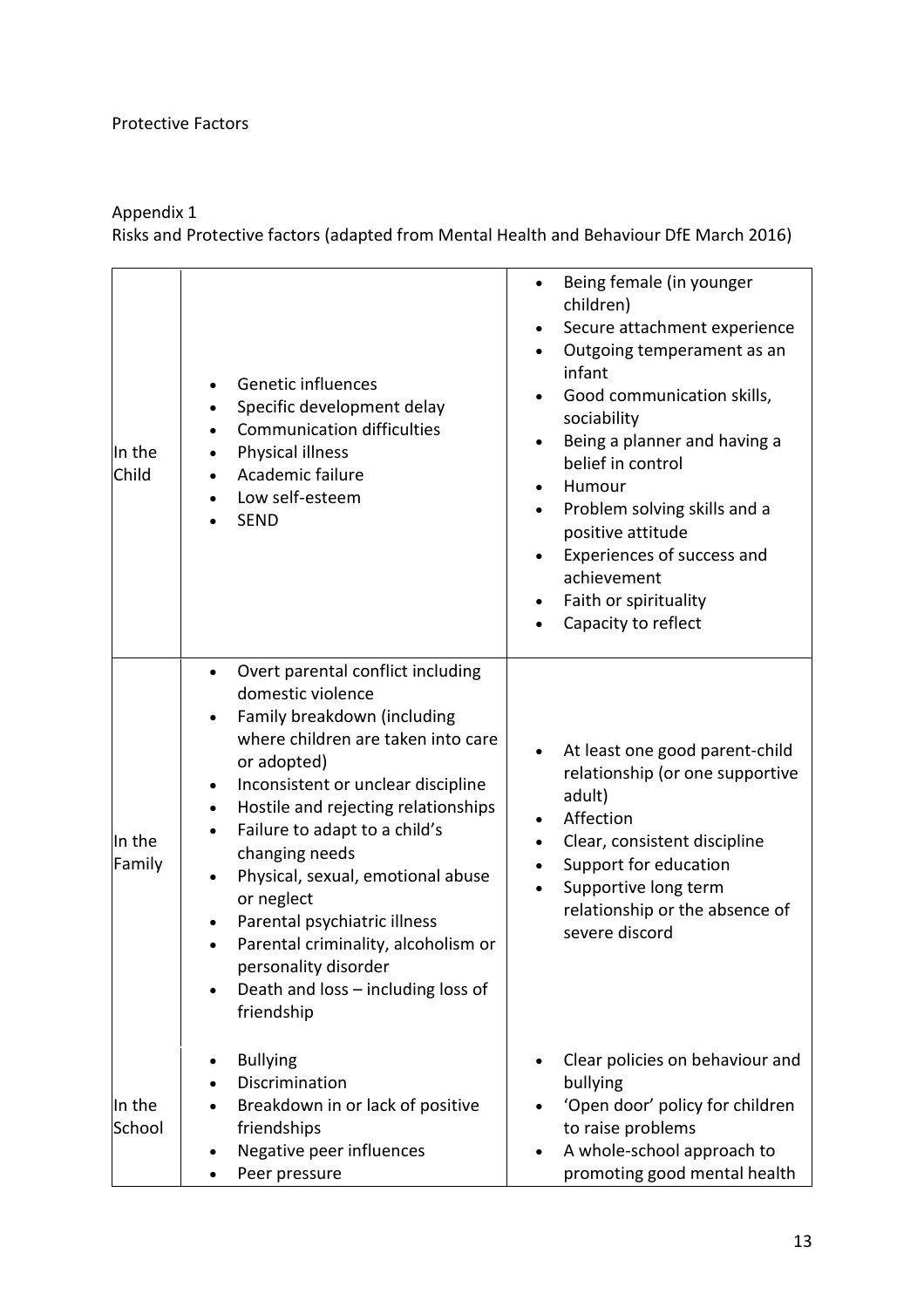| • Poor pupil to teacher relationships | • Positive classroom management<br>• A sense of belonging<br>• Positive peer influences |
|---------------------------------------|-----------------------------------------------------------------------------------------|
|                                       |                                                                                         |

| Disaster, accidents, war or other<br>overwhelming events      | High standard of living<br>$\bullet$<br>High morale school with positive policies for<br>behaviour, attitudes and anti-bullying<br>Opportunities for valued social roles<br>Range of sport/leisure activities<br>$\bullet$ |
|---------------------------------------------------------------|----------------------------------------------------------------------------------------------------------------------------------------------------------------------------------------------------------------------------|
| <b>Discrimination</b><br><b>Other significant life events</b> |                                                                                                                                                                                                                            |